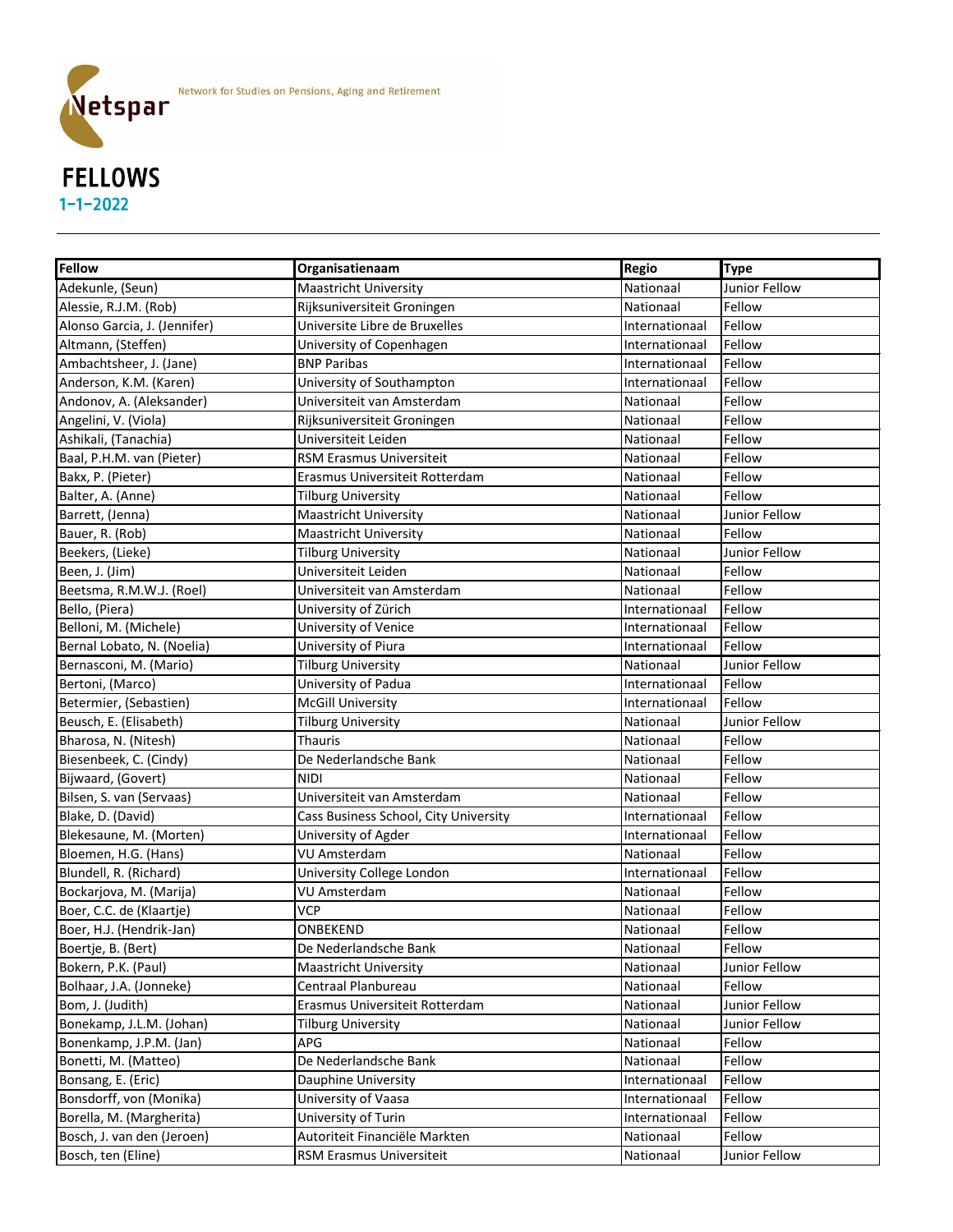

# FELLOWS 1-1-2022

| <b>Fellow</b>                  | Organisatienaam                                | <b>Regio</b>   | <b>Type</b>   |
|--------------------------------|------------------------------------------------|----------------|---------------|
| Bovenberg, A.L. (Lans)         | <b>Tilburg University</b>                      | Nationaal      | Fellow        |
| Branger, N. (Nicole)           | Muenster School of Business and Economics      | Nationaal      | Fellow        |
| Bresser, J. de (Jochem)        | <b>Tilburg University</b>                      | Nationaal      | Fellow        |
| Broeders, D.W.G.A. (Dirk)      | De Nederlandsche Bank                          | Nationaal      | Fellow        |
| Brounen, D. (Dirk)             | <b>Tilburg University</b>                      | Nationaal      | Fellow        |
| Brouwer, (Sandra)              | University Medical Center Groningen            | Nationaal      | Fellow        |
| Brown, J. (Jeffrey)            | University of Illinois                         | Internationaal | Fellow        |
| Brüggen, E. (Lisa)             | <b>Maastricht University</b>                   | Nationaal      | Fellow        |
| Brugiavini, A. (Agar)          | University of Venice                           | Internationaal | Fellow        |
| Bruine de Bruin, W. (Wandi)    | University of Southern California              | Internationaal | Fellow        |
| Brunello, (Giorgio)            | University of Padua                            | Internationaal | Fellow        |
| Bucciol, A. (Alessandro)       | University of Verona                           | Internationaal | Fellow        |
| Bucher-Koenen, T. (Tabea)      | Munich Center for the Economics of Aging (MEA) | Internationaal | Fellow        |
| Bultmann, U. (Ute)             | University Medical Center Groningen            | Nationaal      | Fellow        |
| Bütler, M. (Monika)            | University of st Gallen                        | Internationaal | Fellow        |
| Caloia, F. (Francesco)         | <b>VU Amsterdam</b>                            | Nationaal      | Junior Fellow |
| Calvet, (Laurent)              | <b>EDHEC</b>                                   | Internationaal | Fellow        |
| Caminada, C.L.J. (Koen)        | Leiden University                              | Nationaal      | Fellow        |
| Ceccarelli, (Marco)            | <b>Maastricht University</b>                   | Nationaal      | Fellow        |
| Chen, A. (An)                  | <b>ULM University</b>                          | Internationaal | Fellow        |
| Chen, D.H.J. (Damiaan)         | De Nederlandsche Bank                          | Nationaal      | Fellow        |
| Chen, D.H.J. (Damiaan)         | Universiteit van Amsterdam                     | Nationaal      | Fellow        |
| Coile, C.C. (Courtney)         | <b>Wellesley College</b>                       | Internationaal | Fellow        |
| Coonen, (Richard)              | <b>APG</b>                                     | Nationaal      | Fellow        |
| Cosemans, M.M.J.E. (Mathijs)   | RSM Erasmus Universiteit                       | Nationaal      | Fellow        |
| Coumans, L. (Lieske)           | <b>Tilburg University</b>                      | Nationaal      | Junior Fellow |
| Coveney, M.H. (Max)            | Erasmus Universiteit Rotterdam                 | Nationaal      | Fellow        |
| Dahlquist, M. (Magnus)         | Stockholm School of Economics                  | Internationaal | Fellow        |
| Dalen, H.P. van (Harry)        | <b>NIDI</b>                                    | Nationaal      | Fellow        |
| Damman, M. (Marleen)           | Universiteit Utrecht                           | Nationaal      | Fellow        |
| De Breij, S. (Sascha)          | <b>VU Medisch Centrum</b>                      | Nationaal      | Fellow        |
| De Rooij, (Robert-Jan)         | Universiteit Leiden                            | Nationaal      | Junior Fellow |
| Deeg, D. (Dorly)               | <b>VU Medisch Centrum</b>                      | Nationaal      | Fellow        |
| Deelstra, G. (Griselda)        | Vrije Universiteit Brussel                     | Internationaal | Fellow        |
| Dees, B. (Bart)                | <b>Tilburg University</b>                      | Nationaal      | Junior Fellow |
| Deijl, W.J.A. van der (Willem) | <b>Tilburg University</b>                      | Nationaal      | Fellow        |
| Dellaert, B.G.C. (Benedict)    | Erasmus Universiteit Rotterdam                 | Nationaal      | Fellow        |
| Delsen, L.W.M. (Lei)           | RU Nijmegen                                    | Nationaal      | Fellow        |
| Devolder, P. (Pierre)          | Université Catholique de Louvain               | Internationaal | Fellow        |
| Dijk, E. van (Eric)            | Universiteit Leiden                            | Nationaal      | Fellow        |
| Dijk, M.A. van (Mathijs)       | RSM Erasmus Universiteit                       | Nationaal      | Fellow        |
| Dillingh, R. (Rik)             | Centraal Planbureau                            | Nationaal      | Fellow        |
| Dinkova, M. (Milena)           | Centraal Planbureau                            | Nationaal      | Fellow        |
| Dohmen, T. (Thomas)            | Universität Bonn                               | Internationaal | Fellow        |
| Doll, M. (Maurice)             | De Nederlandsche Bank                          | Nationaal      | Fellow        |
| Donkers, B. (Bas)              | Erasmus Universiteit Rotterdam                 | Nationaal      | Fellow        |
| Doorslaer, E.K.A. van (Eddy)   | Erasmus Universiteit Rotterdam                 | Nationaal      | Fellow        |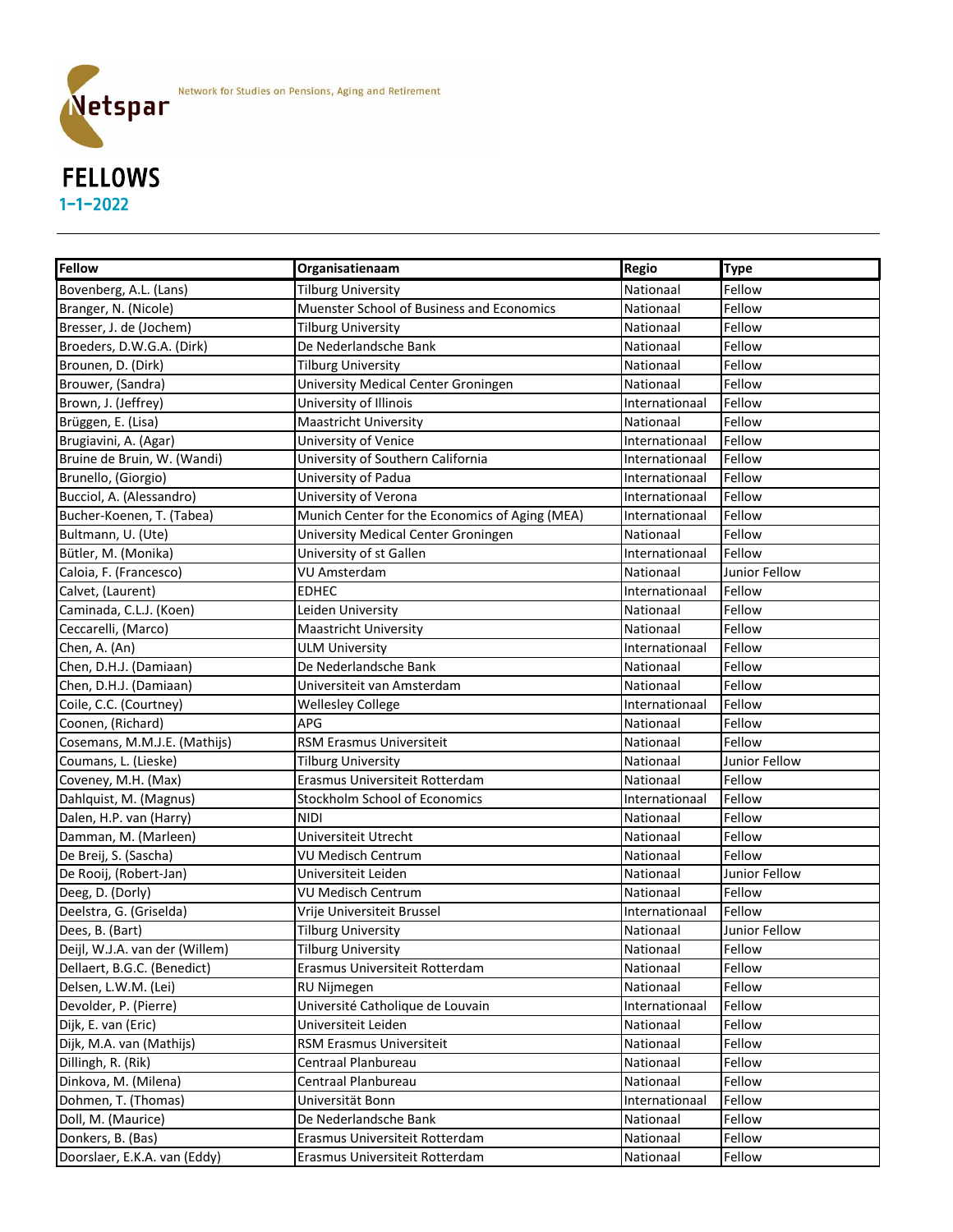

# 1-1-2022

| <b>Fellow</b>                     | Organisatienaam                                | <b>Regio</b>   | <b>Type</b>   |
|-----------------------------------|------------------------------------------------|----------------|---------------|
| Driessen, J.J.A.G. (Joost)        | <b>Tilburg University</b>                      | Nationaal      | Fellow        |
| Dumontier, M.J. (Michel)          | <b>Maastricht University</b>                   | Nationaal      | Fellow        |
| Dupree, S. (Stan)                 | 2 Degrees Investing                            | Internationaal | Fellow        |
| Eberhardt, W. (Wiebke)            | Universiteit Twente                            | Nationaal      | Junior Fellow |
| Eiling, E. (Esther)               | <b>UVA</b>                                     | Nationaal      | Fellow        |
| Eismann, (Maria)                  | Universiteit van Amsterdam                     | Nationaal      | Junior Fellow |
| Ekerdt, (David)                   | University of kansas                           | Internationaal | Fellow        |
| El Khawli, (Elissa)               | <b>RU Nijmegen</b>                             | Nationaal      | Junior Fellow |
| Elling, S. (Sanne)                | Universiteit Utrecht                           | Nationaal      | Fellow        |
| Erdenesuren, (Lkhagvaa)           | <b>Tilburg University</b>                      | Nationaal      | Junior Fellow |
| Evers-Vermeul, J. (Jacqueline)    | <b>Utrecht Universiteit</b>                    | Nationaal      | Fellow        |
| Ewijk, C. van (Casper)            | Universiteit van Amsterdam                     | Nationaal      | Fellow        |
| Fehr, H. (Hans)                   | University of Würzburg                         | Internationaal | Fellow        |
| Fella, G. (Giulio)                | University College London                      | Internationaal | Fellow        |
| Ferrari, I. (Irene)               | Munich Center for the Economics of Aging (MEA) | Nationaal      | Fellow        |
| Findley, S. (Scott)               | <b>Utah State University</b>                   | Nationaal      | Fellow        |
| Firat, (Mustafa)                  | RU Nijmegen                                    | Nationaal      | Junior Fellow |
| Fornero, E. (Elsa)                | University of Turin                            | Internationaal | Fellow        |
| Fouarge, D. (Didier)              | Maastricht University                          | Nationaal      | Fellow        |
| Francischello, (Marco)            | Imperial College London                        | Internationaal | Fellow        |
| Garcia Gomez, P. (Pilar)          | Erasmus Universiteit Rotterdam                 | Nationaal      | Fellow        |
| Gaudecker, H.M. von (Hans-Martin) | Universität Bonn                               | Internationaal | Fellow        |
| Geyer, J. (Johannes)              | <b>DIW Berlin</b>                              | Nationaal      | Fellow        |
| Gianni, (Robert)                  | <b>Maastricht University</b>                   | Nationaal      | Fellow        |
| Gödker, K. (Katrin)               | <b>Maastricht University</b>                   | Nationaal      | Fellow        |
| Goeij, P.C. de (Peter)            | <b>Tilburg University</b>                      | Nationaal      | Fellow        |
| Goldstein, D. (Daniel)            | Microsoft Research                             | Internationaal | Fellow        |
| Gollier, C. (Christian)           | Université de Toulouse                         | Internationaal | Fellow        |
| Goorbergh, R.W.J. van den (Rob)   | <b>APG</b>                                     | Nationaal      | Fellow        |
| Goossens, J. (Jorgo)              | <b>Tilburg University</b>                      | Nationaal      | Junior Fellow |
| Gortz, M. (Mette)                 | University of Copenhagen                       | Internationaal | Fellow        |
| Goudswaard, K.P. (Kees)           | Universiteit Leiden                            | Nationaal      | Fellow        |
| Grip, A. de (Andries)             | <b>Maastricht University</b>                   | Nationaal      | Fellow        |
| Groneck, M. (Max)                 | Rijksuniversiteit Groningen                    | Nationaal      | Fellow        |
| Groot, H. (Henk)                  | Pensioenfonds Detailhandel                     | Nationaal      | Fellow        |
| Grunwald, (Olga)                  | <b>NIDI</b>                                    | Nationaal      | Junior Fellow |
| Haan, P. (Peter)                  | DIW Berlin                                     | Internationaal | Fellow        |
| Hagen, J. (Johannes)              | Jönköping University                           | Internationaal | Fellow        |
| Haliassos, M. (Michael)           | University of Frankfurt                        | Internationaal | Fellow        |
| Häubl, G. (Gerald)                | University of Alberta                          | Internationaal | Fellow        |
| Heemskerk, M. (Mark)              | RU Nijmegen                                    | Nationaal      | Fellow        |
| Heisig, (Jan Paul)                | <b>WZB Berlin Social Science Center</b>        | Internationaal | Fellow        |
| Heller, J. (Jonas)                | <b>Maastricht University</b>                   | Nationaal      | Fellow        |
| Henkel, A.P. (Alexander)          | Open Universiteit Nederland                    | Nationaal      | Fellow        |
| Henkens, C.J.I.M. (Kène)          | <b>NIDI</b>                                    | Nationaal      | Fellow        |
| Herwijnen, W. van (Wilbert)       | <b>VCP</b>                                     | Nationaal      | Fellow        |
| Hochguertel, S. (Stefan)          | VU Amsterdam                                   | Nationaal      | Fellow        |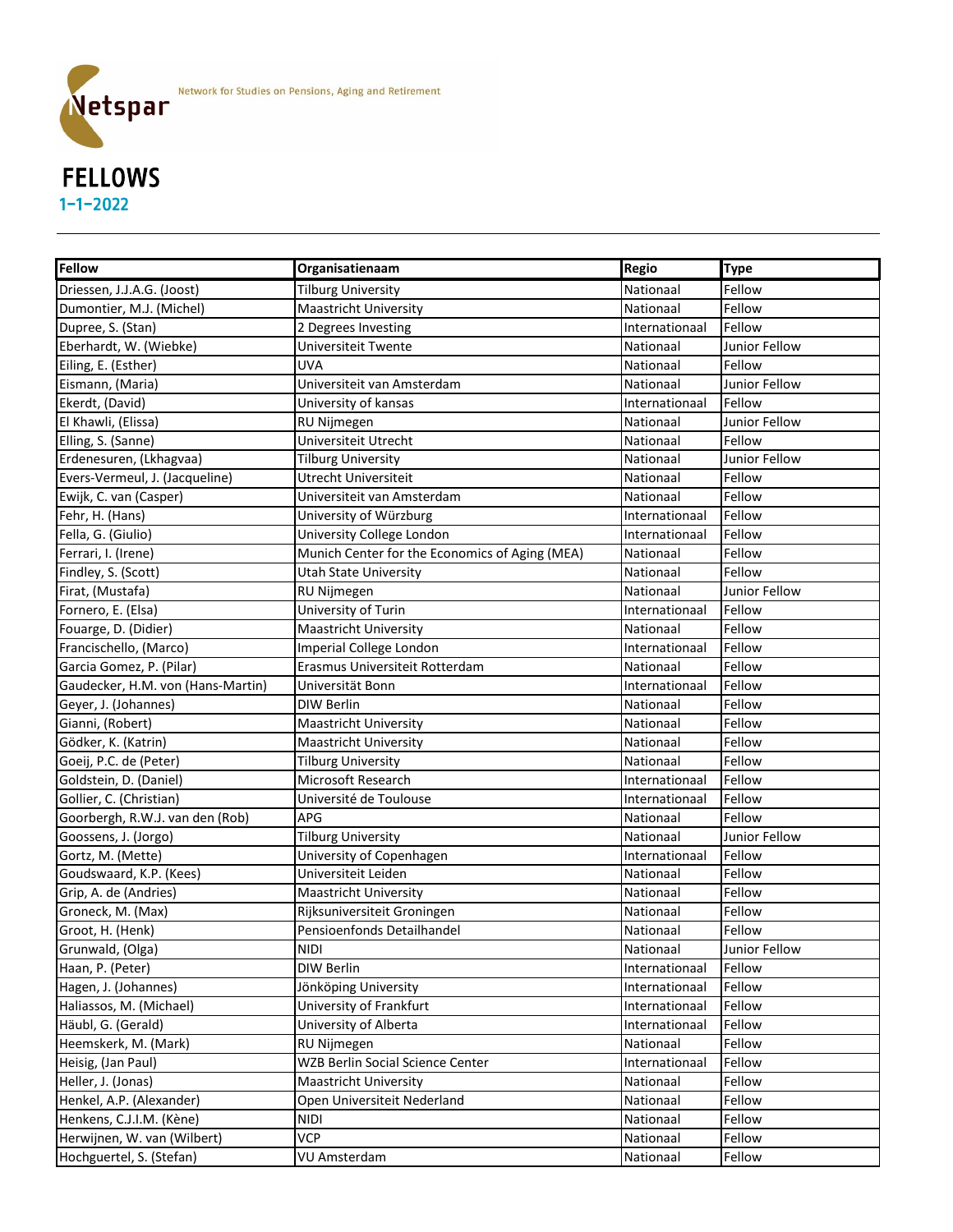

### FELLOWS 1-1-2022

| <b>Fellow</b>                | Organisatienaam                                                   | Regio          | <b>Type</b>   |
|------------------------------|-------------------------------------------------------------------|----------------|---------------|
| Hoeken, J.A.L. (Hans)        | Utrecht Universiteit                                              | Nationaal      | Fellow        |
| Hogreve, (Jens)              | Catholic University of Eichstaett-Ingolstadt                      | Internationaal | Fellow        |
| Holleman, (Bregje)           | <b>Utrecht Universiteit</b>                                       | Nationaal      | Fellow        |
| Hurd, M.D. (Michael)         | <b>RAND</b>                                                       | Internationaal | Fellow        |
| Hussem, A. (Arjen)           | PGGM                                                              | Nationaal      | Fellow        |
| Hut, X. (Xander)             | RSM Erasmus Universiteit                                          | Nationaal      | Junior Fellow |
| Inkmann, J. (Joachim)        | University of Melbourne                                           | Internationaal | Fellow        |
| Jager, D. De (Dick)          | <b>AEGON</b>                                                      | Nationaal      | Fellow        |
| Jansen, K. (Kristy)          | <b>Tilburg University</b>                                         | Nationaal      | Junior Fellow |
| Janssen, M. (Marijn)         | TU Delft                                                          | Nationaal      | Fellow        |
| Jong, F.C.J.M. de (Frank)    | <b>Tilburg University</b>                                         | Nationaal      | Fellow        |
| Joseph, A. (Agnes)           | Achmea                                                            | Nationaal      | Fellow        |
| Kabátek, J. (Jan)            | University of Melbourne                                           | Internationaal | Fellow        |
| Kallestrup-Lamb, M. (Malene) | <b>Aarhus University</b>                                          | Internationaal | Fellow        |
| Kalmijn, M. (Matthijs)       | <b>NIDI</b>                                                       | Nationaal      | Fellow        |
| Kalwij, A.S. (Adriaan)       | <b>Utrecht School of Economics</b>                                | Nationaal      | Fellow        |
| Kamma, (Thijs)               | <b>Maastricht University</b>                                      | Nationaal      | Junior Fellow |
| Kanabar, R. (Ricky)          | University of Bath                                                | Nationaal      | Fellow        |
| Kantarci, T. (Tunga)         | <b>Tilburg University</b>                                         | Nationaal      | Fellow        |
| Kappelle, H.M. (Herman)      | <b>VU Amsterdam</b>                                               | Nationaal      | Fellow        |
| Kapteyn, A. (Arie)           | University of Southern California                                 | Internationaal | Fellow        |
| Karabulut, Y. (Yigitcan)     | Frankfurt School of Finance and Management                        | Internationaal | Fellow        |
| Khoenkhoen, A. (Asha)        | ABP                                                               | Nationaal      | Fellow        |
| Kindermann, F. (Fabian)      | Universität Regensburg                                            | Internationaal | Fellow        |
| Knoef, M.G. (Marike)         | Universiteit Leiden                                               | Nationaal      | Fellow        |
| Koellinger, P.D. (Philipp)   | <b>VU Amsterdam</b>                                               | Nationaal      | Fellow        |
| Koetsier, I. (Ian)           | Ministerie van Economische Zaken en Klimaat                       | Nationaal      | Fellow        |
| Koijen, R.S.J. (Ralph)       | Leonard N. Stern School of Business                               | Internationaal | Fellow        |
| Kools, L. (Lieke)            | Universiteit Leiden                                               | Nationaal      | Fellow        |
| Kortleve, N. (Niels)         | <b>PGGM</b>                                                       | Nationaal      | Fellow        |
| Kouwenberg, R.R.P. (Roy)     | <b>Mahidol University</b>                                         | Internationaal | Fellow        |
| Kraaykamp, (Gerbert)         | RU Nijmegen                                                       | Nationaal      | Fellow        |
| Kroese, L. (Lars)            | Ministerie van Financiën                                          | Nationaal      | Fellow        |
| Krüger, (Philipp)            | Université de Genève                                              | Internationaal | Fellow        |
| Kvaerner, J. (Jens)          | <b>Tilburg University</b>                                         | Nationaal      | Fellow        |
| Lambregts, T. (Timo)         | Erasmus Universiteit Rotterdam                                    | Nationaal      | Junior Fellow |
| Lammers, M. (Marloes)        | SEO Economisch Onderzoek                                          | Nationaal      | Junior Fellow |
| Langbein, J.H. (John)        | <b>Yale University</b>                                            | Internationaal | Fellow        |
| Lans, van der (Chris)        | <b>Maastricht University</b>                                      | Nationaal      | Fellow        |
| Lapperre, P. (Peter)         | Erasmus Universiteit Rotterdam                                    | Nationaal      | Fellow        |
| Lecq, S.G. van der (Fieke)   | <b>VU Amsterdam</b>                                               | Nationaal      | Fellow        |
| Lentz, L.R. (Leo)            | Utrecht Universiteit                                              | Nationaal      | Fellow        |
| Lever, M.H.C. (Marcel)       | Pensioenfederatie                                                 | Nationaal      | Fellow        |
| Lim, (Sesil)                 | Erasmus Universiteit Rotterdam                                    | Nationaal      | Fellow        |
| Linde, J. (Jona)             | <b>Maastricht University</b>                                      | Nationaal      | Fellow        |
| Lindeboom, M. (Maarten)      | <b>VU Amsterdam</b>                                               | Nationaal      | Fellow        |
| Lint, de (Jeske)             | Ministerie van Binnenlandse Zaken en Koninkrijksrelatie Nationaal |                | Fellow        |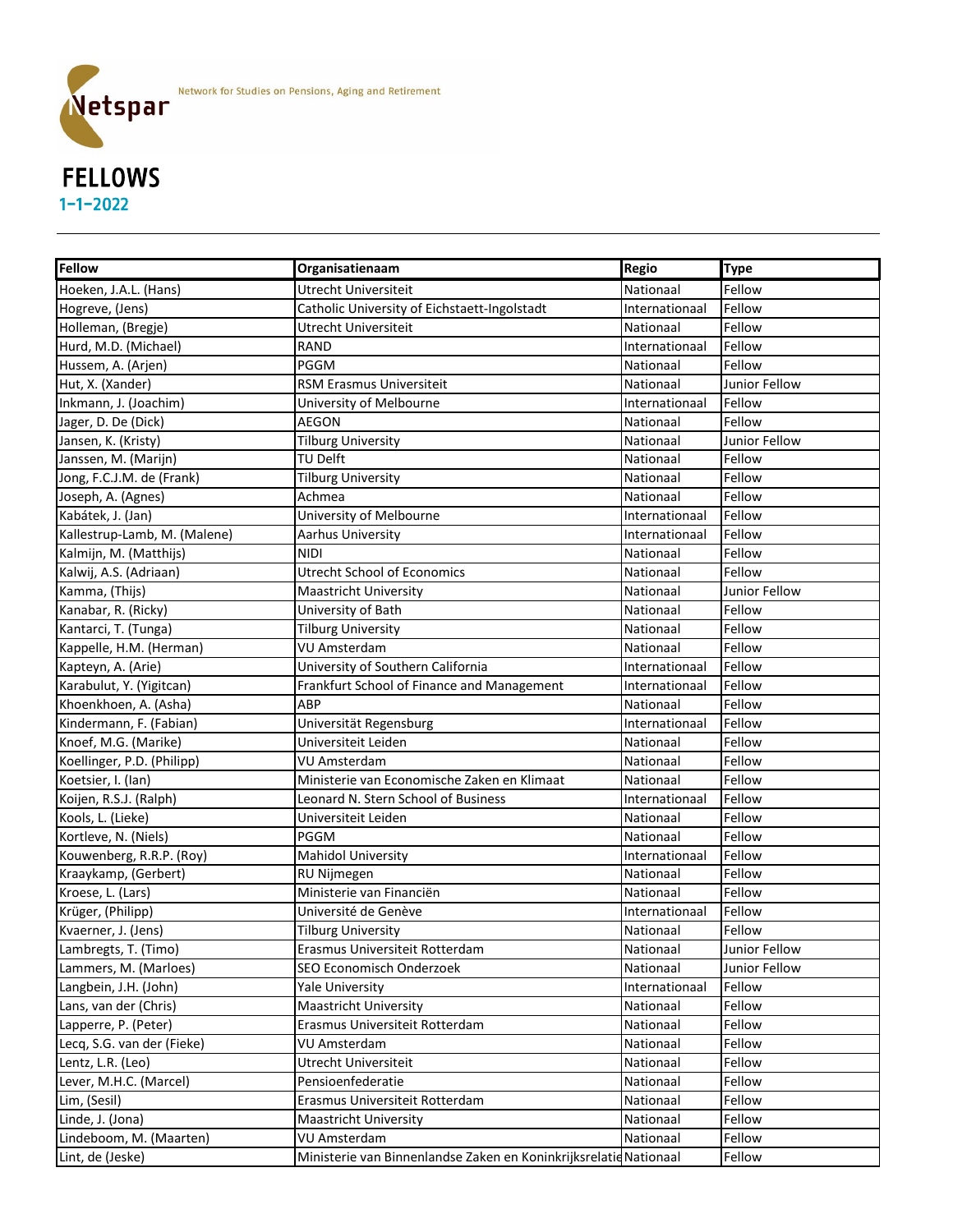

## Netspar FELLOWS 1-1-2022

| <b>Fellow</b>                   | Organisatienaam                                                   | <b>Regio</b>   | <b>Type</b>   |
|---------------------------------|-------------------------------------------------------------------|----------------|---------------|
| Lourenço, C.J.S. (Carlos)       | University of North Carolina                                      | Internationaal | Fellow        |
| Louwerse, (Max)                 | <b>Tilburg University</b>                                         | Nationaal      | Fellow        |
| Ludwig, A. (Alexander)          | Goethe University Frankfurt                                       | Internationaal | Fellow        |
| Lumsdaine, R. (Robin Lynn)      | <b>Kogod School of Business</b>                                   | Internationaal | Fellow        |
| Lundbergh, J.S. (Stefan)        | Cardano Risk Management                                           | Nationaal      | Fellow        |
| Lusardi, A. (Annamaria)         | George Washington School of Business                              | Internationaal | Fellow        |
| Lutjens, E. (Erik)              | <b>VU Amsterdam</b>                                               | Nationaal      | Fellow        |
| Maatman, R.H. (René)            | RU Nijmegen                                                       | Nationaal      | Fellow        |
| Mackenbach, J.P. (Johan)        | <b>Erasmus Medisch Centrum</b>                                    | Nationaal      | Fellow        |
| Mahayni, (Antje)                | Universitat Duisburg-Essen                                        | Internationaal | Fellow        |
| Marwijk Kooy, A.G. van (Albert) | Universiteit Leiden                                               | Nationaal      | Fellow        |
| Mastrogiacomo, M. (Mauro)       | De Nederlandsche Bank                                             | Nationaal      | Fellow        |
| Meacham, (Darian)               | <b>Maastricht University</b>                                      | Nationaal      | Fellow        |
| Mehlkopf, R.J. (Roel)           | Cardano Risk Management                                           | Nationaal      | Fellow        |
| Meijdam, A.C. (Lex)             | <b>Tilburg University</b>                                         | Nationaal      | Fellow        |
| Melenberg, B. (Bertrand)        | <b>Tilburg University</b>                                         | Nationaal      | Fellow        |
| Michaelides, A. (Alex)          | <b>Imperial College London</b>                                    | Internationaal | Fellow        |
| Michaud, P.C. (Pierre Carl)     | Université du Québec à Montréal                                   | Internationaal | Fellow        |
| Mierau, J.O. (Jochen)           | Rijksuniversiteit Groningen                                       | Nationaal      | Fellow        |
| Mitchell, O.S. (Olivia)         | University of Pennsylvania                                        | Internationaal | Fellow        |
| Montizaan, R. (Raymond)         | <b>Maastricht University</b>                                      | Nationaal      | Fellow        |
| Morris, (Todd)                  | Munich Center for the Economics of Aging (MEA)                    | Nationaal      | Junior Fellow |
| Muns, S. (Sander)               | <b>Tilburg University</b>                                         | Nationaal      | Fellow        |
| mutambudzi, (Miriam)            | Universiteit van Antwerpen                                        | Nationaal      | Fellow        |
| Nicodano, G. (Giovanna)         | Collegio Carlo Alberto                                            | Internationaal | Fellow        |
| Nijman, Th.E. (Theo)            | <b>Tilburg University</b>                                         | Nationaal      | Fellow        |
| Noordt, M. van der (Maaike)     | <b>VU Medisch Centrum</b>                                         | Nationaal      | Junior Fellow |
| Nusselder, W. (Wilma)           | <b>Erasmus Medisch Centrum</b>                                    | Nationaal      | Fellow        |
| O'Donnell, O. (Owen)            | Erasmus Universiteit Rotterdam                                    | Nationaal      | Fellow        |
| Oerlemans, A.G. (Alwin)         | <b>APG</b>                                                        | Nationaal      | Fellow        |
| Olijslagers, S.W.J. (Stan)      | Universiteit van Amsterdam                                        | Nationaal      | Junior Fellow |
| Olsthoorn, M. (Martin)          | Sociaal en cultureel planbureau                                   | Nationaal      | Fellow        |
| Ooijen, R. van (Raun)           | Rijksuniversiteit Groningen                                       | Nationaal      | Fellow        |
| Ool, A. van (Annick)            | <b>Maastricht University</b>                                      | Nationaal      | Junior Fellow |
| Op 't Veld, H. (Hans)           | PGGM                                                              | Nationaal      | Fellow        |
| Orszag, M. (Michael)            | <b>Towers Watson</b>                                              | Internationaal | Fellow        |
| Ossokina, I.V. (Ioulia)         | Technische Universiteit Eindhoven                                 | Nationaal      | Fellow        |
| Otten, R. (Roger)               | ABP                                                               | Nationaal      | Fellow        |
| Oude Mulders, J. (Jaap)         | <b>NIDI</b>                                                       | Nationaal      | Fellow        |
| Pander Maat, H. (Henk)          | Utrecht Universiteit                                              | Nationaal      | Fellow        |
| Paradisi, (Matteo)              | <b>EIEF</b>                                                       | Internationaal | Fellow        |
| Pas, S. van der (Suzan)         | <b>VU Medisch Centrum</b>                                         | Nationaal      | Fellow        |
| Pasini, G. (Giacomo)            | Università Ca Foscari Venezia                                     | Internationaal | Fellow        |
| Peijnenburg, K. (Kim)           | <b>EDHEC</b>                                                      | Nationaal      | Fellow        |
| Pelsser, A.A.J. (Antoon)        | <b>Maastricht University</b>                                      | Nationaal      | Fellow        |
| Pepels, M. (Max)                | Ministerie van Binnenlandse Zaken en Koninkrijksrelatie Nationaal |                | Fellow        |
| Pleijt, de (Sandra)             | Ministerie van SZW                                                | Nationaal      | Fellow        |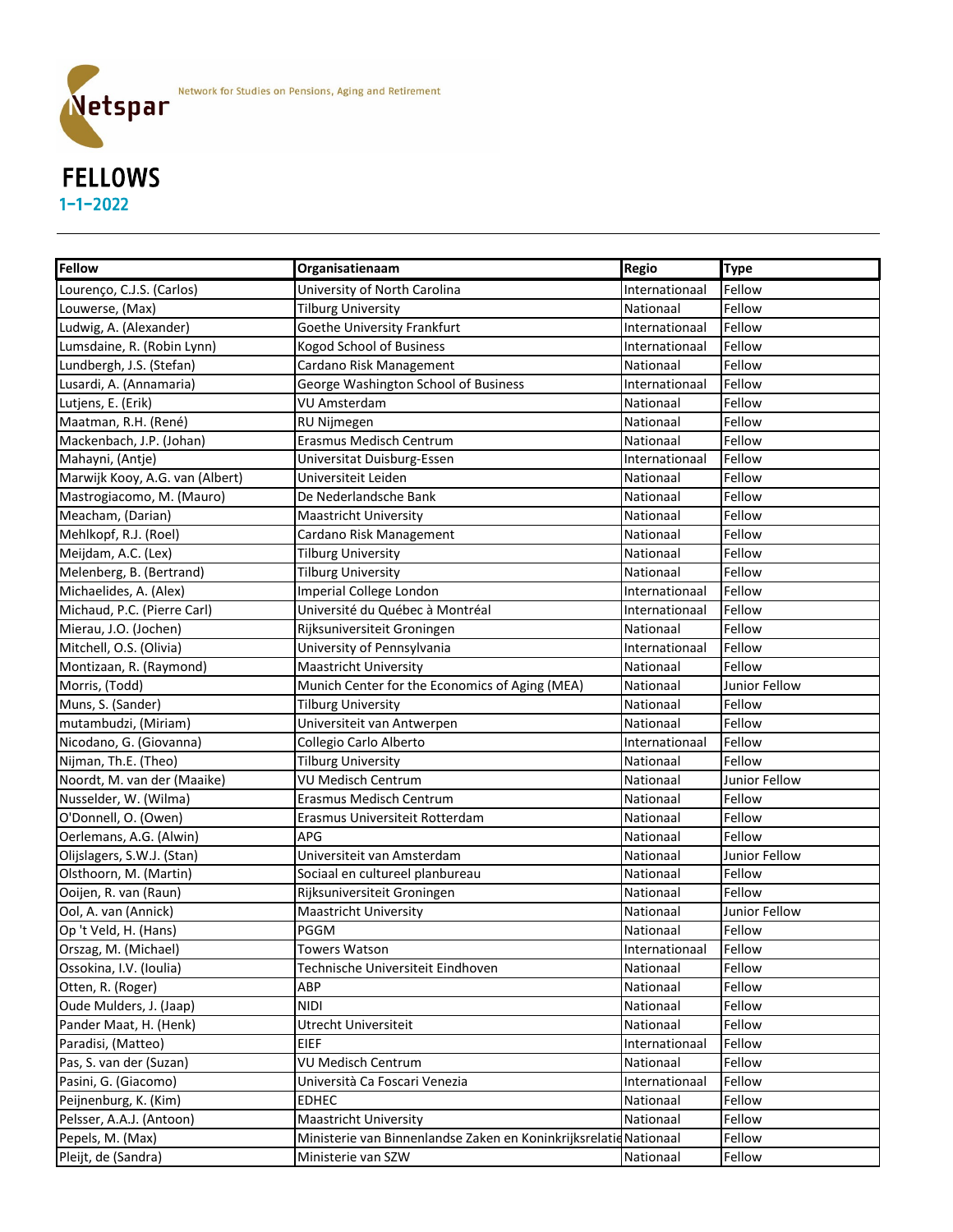

### FELLOWS 1-1-2022

| <b>Fellow</b>                    | Organisatienaam                        | <b>Regio</b>   | <b>Type</b>   |
|----------------------------------|----------------------------------------|----------------|---------------|
| Polder, J. (Johan)               | <b>Tilburg University</b>              | Nationaal      | Fellow        |
| Ponds, E.H.M. (Eduard)           | APG                                    | Nationaal      | Fellow        |
| Popescu, A. (Andreea)            | Cardano Risk Management                | Nationaal      | Fellow        |
| Post, M. (Maarten)               | <b>ZZP Nederland</b>                   | Nationaal      | Fellow        |
| Post, T. (Thomas)                | <b>Maastricht University</b>           | Nationaal      | Fellow        |
| Postma, E.O. (Eric)              | Jheronimus Academy of Data Science     | Nationaal      | Fellow        |
| Potter van Loon, R. (Rogier)     | <b>AEGON</b>                           | Nationaal      | Fellow        |
| Pouget, S. (Sebastien)           | <b>Toulouse School of Economics</b>    | Internationaal | Fellow        |
| Prast, H.M. (Henriëtte)          | <b>Tilburg University</b>              | Nationaal      | Fellow        |
| Prato, Del (Francesco)           | Katholieke Universiteit Leuven         | Internationaal | Fellow        |
| Qinghao Mao, (Mike)              | Deakin University                      | Internationaal | Fellow        |
| Radl, (Jonas)                    | Universidad Carlos III de Madrid       | Internationaal | Fellow        |
| Rado, M.K. (Marta)               | <b>Erasmus Medisch Centrum</b>         | Nationaal      | Fellow        |
| Rangvid, J. (Jesper)             | Copenhagen Business School             | Internationaal | Fellow        |
| Rauh, J.D. (Joshua)              | <b>Stanford University</b>             | Internationaal | Fellow        |
| Reid, K. (Kenneth)               | University of Edinburgh                | Internationaal | Fellow        |
| Rellstab, S. (Sara)              | Erasmus Universiteit Rotterdam         | Nationaal      | Junior Fellow |
| Riedl, A.M. (Arno)               | <b>Maastricht University</b>           | Nationaal      | Fellow        |
| Rodrigues, P. (Paulo)            | <b>Maastricht University</b>           | Nationaal      | Fellow        |
| Rohde, I. (Ingrid)               | Open Universiteit Nederland            | Nationaal      | Fellow        |
| Rohwedder, S. (Susann)           | <b>RAND</b>                            | Internationaal | Fellow        |
| Romp, W. (Ward)                  | Universiteit van Amsterdam             | Nationaal      | Fellow        |
| Rooij, M.C.J. van (Maarten)      | De Nederlandsche Bank                  | Nationaal      | Fellow        |
| Rossi, M. (Mariacristina)        | University of Turin                    | Internationaal | Fellow        |
| Rubio Valverde, J. (Julio)       | Erasmus Medisch Centrum                | Nationaal      | Fellow        |
| Russolillo, (Maria)              | University of Salerno                  | Internationaal | Fellow        |
| Salm, M. (Martin)                | <b>Tilburg University</b>              | Nationaal      | Fellow        |
| Schippers, J. (Joop)             | <b>Utrecht School of Economics</b>     | Nationaal      | Fellow        |
| Schmeets, H. (Hans)              | <b>Maastricht University</b>           | Nationaal      | Fellow        |
| Schoenmaker, D. (Dirk)           | RSM Erasmus Universiteit               | Nationaal      | Fellow        |
| Schotman, P.C. (Peter)           | <b>Maastricht University</b>           | Nationaal      | Fellow        |
| Schut, F.T. (Erik)               | Erasmus Universiteit Rotterdam         | Nationaal      | Fellow        |
| Schweizer, N. (Nikolaus)         | <b>Tilburg University</b>              | Nationaal      | Fellow        |
| Shen, S. (Sally)                 | <b>Global Risk Institute</b>           | Nationaal      | Fellow        |
| Siflinger, B.M. (Bettina)        | <b>Tilburg University</b>              | Nationaal      | Fellow        |
| Simon, Z. (Zorka)                | Goethe University Frankfurt            | Nationaal      | Fellow        |
| Skinner, J. (Jonathan)           | Dartmouth College                      | Internationaal | Fellow        |
| Smeets, P.M. (Paul)              | Maastricht University                  | Nationaal      | Fellow        |
| Smid, B. (Bert)                  | Centraal Planbureau                    | Nationaal      | Fellow        |
| Soest, A.H.O. van (Arthur)       | <b>Tilburg University</b>              | Nationaal      | Fellow        |
| Solinge, H. van (Hanna)          | <b>NIDI</b>                            | Nationaal      | Fellow        |
| Sonsbeek, J.M. van (Jan-Maarten) | <b>VU Amsterdam</b>                    | Nationaal      | Fellow        |
| Stadje, M. (Mitja)               | <b>ULM University</b>                  | Internationaal | Fellow        |
| Starink, B. (Bastiaan)           | Competence Centre for Pension Research | Nationaal      | Fellow        |
| Steenbeek, O. (Onno)             | Erasmus Universiteit Rotterdam         | Nationaal      | Fellow        |
| Stevens, R.S.P. (Ralph)          | Centraal Planbureau                    | Nationaal      | Fellow        |
| Straten, P. van (Petra)          | RU Nijmegen                            | Nationaal      | Junior Fellow |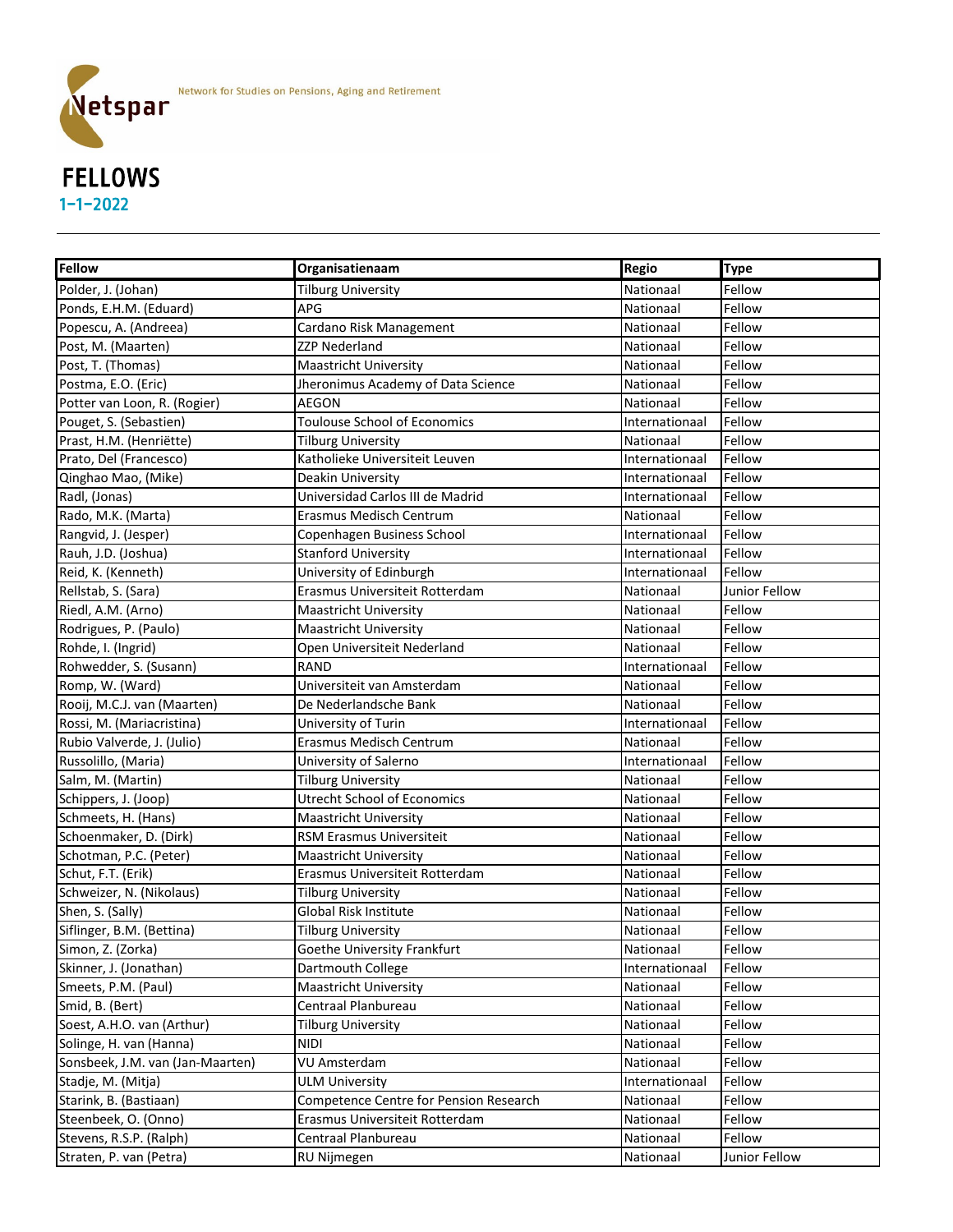

#### **Fellow Constructionary <b>Constructional Regio Type** Strikwerda, J. (Jelle) **Exercisia Exercise Contract Utrecht** Nationaal Dunior Fellow Suari Andreu, E. (Eduard) **Leiden University** Nationaal Rellow Tangelder, J. (Jop) **RU Nijmegen** Ru Rijmegen Nationaal Junior Fellow Tavernier, W. de (Wouter) **Aalborg University** Internationaal Fellow **Internationaal** Fellow Tenand, M. (Marianne) |Centraal Planbureau |Nationaal |Fellow Teppa, F. (Federica) De Nederlandsche Bank Nationaal Fellow Tilburg, van (Theo) **Nationaal Communisties (VIIII)** Amsterdam Nationaal Pellow Rationaal Fellow Troost, C.A.W. (Casper) **Nationaal Washington Controller View American** Mationaal Dunior Fellow Tuijp, P. (Patrick) Nationaal Discovery of Contract Finance Contract Contract Contract Anationaal Junior Fellow Turlings, M. (Marc) **Achmea Nationaal Achmea Nationaal Fellow** Nationaal Fellow Twigt, A. (Annette) **Examus Universiteit Rotterdam** Nationaal Fellow Valdés Prieto, S. (Salvador) Pontificia Universidad Catolica de Chile **Internationaal Fellow** Valdés Prietonaal Fellow Van de Veen, F. (Frans Auke) CNV Vakmensen Nationaal Fellow Van Deursen, Ir. C.G.L. (Carla) UWV Nationaal Fellow Van Weelden, (Lisanne) **Wan Weelden, (Lisanne)** Utrecht Universiteit Nationaal Hellow Vanajan, (Anushiya) NIDI NIDI NATION NATIONAL DI NATIONAAL DI NATIONAAL DI Junior Fellow Veen, R. van der (Romke) **Example 19 (Steiner Veen, Anationaal Fellow** Nationaal Fellow Vellekoop, M.H. (Michel) **Nationaal Controllektivan** Amsterdam Nationaal Pellow Verburg, L.G. (Leonard) |RU Nijmegen |Nationaal |Fellow Verhallen, P. (Pieter) **Maastricht University** Nationaal Junior Fellow Nationaal Junior Fellow Viceira, L.M. (Luis) **Harvard University Internationaal Fellow** Internationaal Fellow Villatoro, F. (Félix) Universidad Adolfo Ibáñez Internationaal Fellow Vines Fiestas, H. (Helena) BNP Paribas Internationaal Fellow Visser, M. (Mark) Nationaal RU Nijmegen Ruisser, M. (Mationaal Fellow Visser, M. (Michael) **Nationaal Communisty** Tilburg University Nationaal Rellow Vlaar, P. (Peter) **APG** APG Nationaal Fellow Vos, S.J. (Siert) **Pensioenfonds PGB** Nationaal Fellow Vries, M.A. de (Martijn) November 1988 | VU Amsterdam Nationaal Nationaal Pellow Vuuren, D.J. van (Daniel) **De Argumentenfabriek B.V.** Nationaal Fellow Waas, H. van (Hanka) a.s.r. Nationaal Fellow Waegenaere, A.M.B. De (Anja) **Tilburg University** Nationaal Rellow Wang, J. (Jiyuan) Nationaal Rijksuniversiteit Groningen Nationaal Junior Fellow Wang, M. (Mo) **Internationaal Communisty of Florida** Internationaal Fellow Warren, J. (Jessica) **Tilburg University** Nationaal Fellow Religious Religious Religious Religious Religious Reli Webb, A. (Anthony) **Boston College, Center for Retirement Research** | Internationaal | Fellow Wendel, S. (Sonja) **Example 19 Example 1** Erasmus Universiteit Rotterdam Nationaal Pellow Werf, van der (Minou) Nationaal Deiden University Nationaal Hunior Fellow Nationaal Dunior Fellow Werker, B.J.M. (Bas) |Tilburg University |Nationaal |Fellow Werner, (Peter) **Maastricht University** Nationaal Fellow Nationaal Fellow Wesselink, (Willem) Nationale Nederlanden NN Amsterdam Nationaal Fellow Westerhout, E. (Ed) Centraal Planbureau Nationaal Fellow

Wijnbergen, S.J.G. van (Sweder) Villauiteit van Amsterdam Nationaal Pellow Wind, A. de (Astrid) **AMC** AMC Nationaal Fellow Reserves the Second Second AMC Nationaal Fellow Winne Emita, C.P.I. de (Niels) **Thauris** Theory Communicationaal Fellow Wiss, T. (Tobias) **South Americ Accords** Johannes Kepler University Linz **Internationaal | Fellow** 

Wong, A. (Albert) RIVM Nationaal Fellow

Wittich, (Anna-Lena) **Maastricht University** Nationaal Junior Fellow Nationaal Junior Fellow